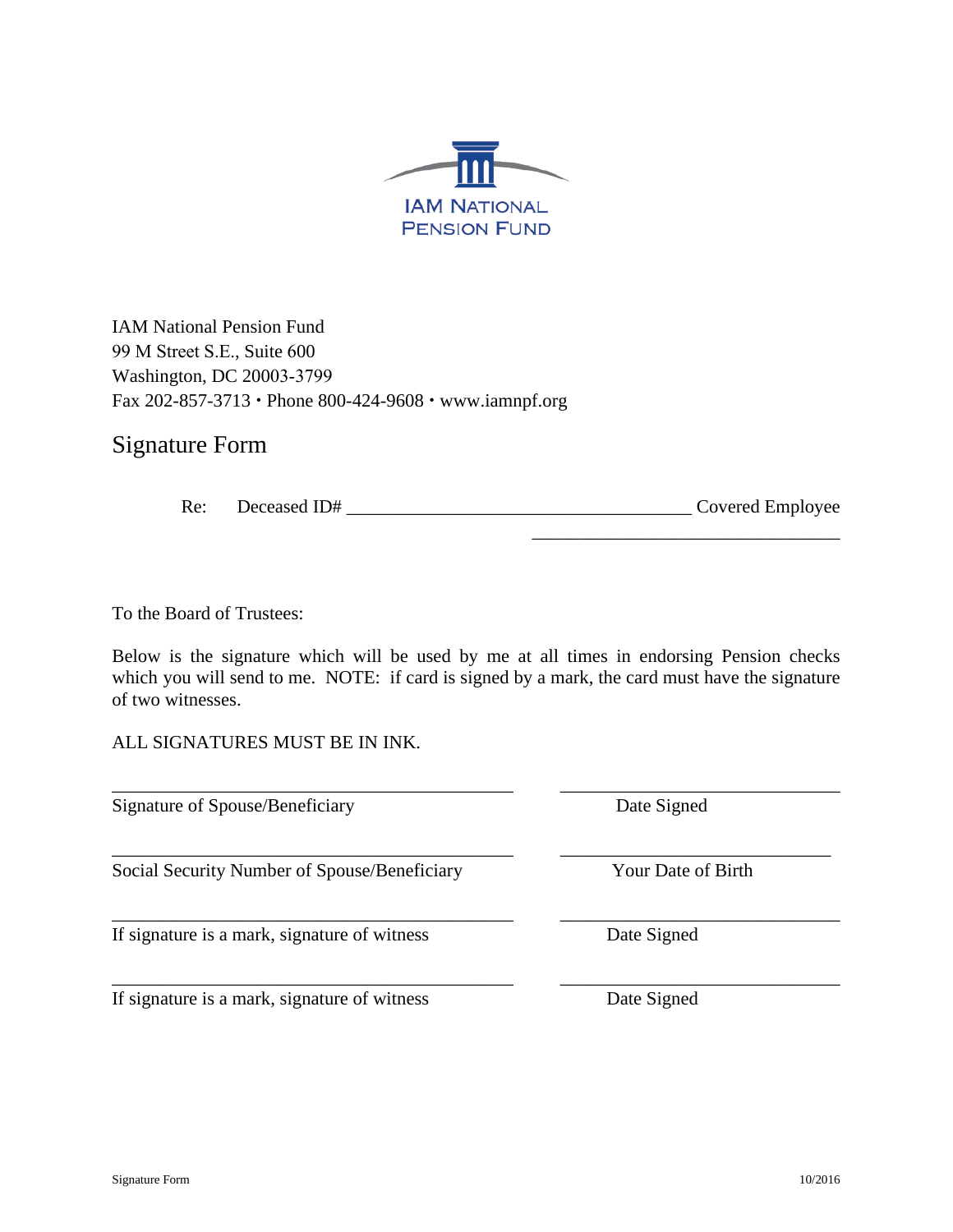

Purpose. Form W-4P is for U.S. citizens, resident aliens, or their estates who are recipients of pensions, annuities (including commercial annuities), and certain other deferred compensation. Use Form W-4P to tell payers the correct amount of federal income tax to withhold from your payment(s). You also may use Form W-4P to choose (a) not to have any federal income tax withheld from the payment (except for eligible rollover distributions or for payments to U.S. citizens to be delivered outside the United States or its possessions) or (b) to have an additional amount of tax withheld.

Your options depend on whether the payment is periodic, nonperiodic, or an eligible rollover distribution, as explained on pages 3 and 4. Your previously filed Form W-4P will remain in effect if you don't What do I need to do? Complete lines A through G of the Personal Allowances Worksheet. Use the additional worksheets on page 2 to further adjust your withholding allowances for itemized deductions, adjustments to income, any additional standard deduction, certain credits, or multiple pensions/more-than-one-income situations. If you don't want any federal income tax withheld (see Purpose, earlier), you can skip the worksheets and go directly to the Form W-4P below. Sign this form. Form W-4P is not valid unless you sign it. Future developments. For the latest information about Form W-4P, such as legislation enacted after we release it, go to www.irs.gov/w4p.

|                                                 | The a Form $vv$ -4P for $2017$ .                                                                                                            | Personal Allowances Worksheet (Keep for your records.)                                                                                                                                                                                                                                                                                                                                                                                                                   |  |                                                               |                   |  |  |
|-------------------------------------------------|---------------------------------------------------------------------------------------------------------------------------------------------|--------------------------------------------------------------------------------------------------------------------------------------------------------------------------------------------------------------------------------------------------------------------------------------------------------------------------------------------------------------------------------------------------------------------------------------------------------------------------|--|---------------------------------------------------------------|-------------------|--|--|
|                                                 |                                                                                                                                             | A Enter "1" for yourself if no one else can claim you as a dependent                                                                                                                                                                                                                                                                                                                                                                                                     |  |                                                               |                   |  |  |
|                                                 | . You're single and have only one pension; or                                                                                               |                                                                                                                                                                                                                                                                                                                                                                                                                                                                          |  |                                                               |                   |  |  |
|                                                 |                                                                                                                                             | . You're married, have only one pension, and your spouse                                                                                                                                                                                                                                                                                                                                                                                                                 |  |                                                               |                   |  |  |
|                                                 | <b>B</b> Enter "1" if: $\left\{ \right.$<br>has no income subject to withholding; or                                                        |                                                                                                                                                                                                                                                                                                                                                                                                                                                                          |  |                                                               |                   |  |  |
|                                                 |                                                                                                                                             | . Your income from a second pension or a job or your spouse's<br>pension or wages (or the total of all) is \$1,500 or less.                                                                                                                                                                                                                                                                                                                                              |  |                                                               |                   |  |  |
|                                                 | you avoid having too little tax withheld.).                                                                                                 | C Enter "1" for your spouse. But, you may choose to enter "-0-" if you're married and have either a spouse who has<br>income subject to withholding or more than one source of income subject to withholding. (Entering "-0-" may help<br>the second contract of the second contract of the second contract of the second contract of the second contract of the second contract of the second contract of the second contract of the second contract of the second cont |  |                                                               | С                 |  |  |
| D.                                              | Enter the number of dependents (other than your spouse or yourself) you will claim on your tax return $\ldots$ .                            |                                                                                                                                                                                                                                                                                                                                                                                                                                                                          |  |                                                               |                   |  |  |
| Е.                                              |                                                                                                                                             |                                                                                                                                                                                                                                                                                                                                                                                                                                                                          |  |                                                               |                   |  |  |
| F.                                              |                                                                                                                                             | Child Tax Credit (including additional child tax credit). See Pub. 972, Child Tax Credit, for more information.                                                                                                                                                                                                                                                                                                                                                          |  |                                                               |                   |  |  |
|                                                 |                                                                                                                                             | • If your total income will be less than \$70,000 (\$100,000 if married), enter "2" for each eligible child; then less "1" if<br>you have two to four eligible children or less "2" if you have five or more eligible children.                                                                                                                                                                                                                                          |  |                                                               |                   |  |  |
|                                                 |                                                                                                                                             | • If your total income will be between \$70,000 and \$84,000 (\$100,000 and \$119,000 if married), enter "1" for each                                                                                                                                                                                                                                                                                                                                                    |  |                                                               |                   |  |  |
|                                                 |                                                                                                                                             |                                                                                                                                                                                                                                                                                                                                                                                                                                                                          |  |                                                               |                   |  |  |
|                                                 |                                                                                                                                             | G Add lines A through F and enter total here. (Note: This may be different from the number of exemptions you claim on your tax return.) ▶                                                                                                                                                                                                                                                                                                                                |  |                                                               |                   |  |  |
|                                                 | worksheets<br>that apply.<br>of Form W-4P below.                                                                                            | income from all sources exceeds \$50,000 (\$20,000 if married), see the Multiple Pensions/More-<br>Than-One-Income Worksheet on page 2 to avoid having too little tax withheld.<br>. If neither of the above situations applies, stop here and enter the number from line G on line 2<br>Separate here and give Form W-4P to the payer of your pension or annuity. Keep the top part for your records.                                                                   |  |                                                               |                   |  |  |
|                                                 |                                                                                                                                             |                                                                                                                                                                                                                                                                                                                                                                                                                                                                          |  |                                                               | OMB No. 1545-0074 |  |  |
| <b>W-4P</b>                                     |                                                                                                                                             | <b>Withholding Certificate for</b>                                                                                                                                                                                                                                                                                                                                                                                                                                       |  |                                                               |                   |  |  |
|                                                 |                                                                                                                                             | <b>Pension or Annuity Payments</b>                                                                                                                                                                                                                                                                                                                                                                                                                                       |  |                                                               |                   |  |  |
|                                                 | Department of the Treasury<br>Internal Revenue Service                                                                                      | For Privacy Act and Paperwork Reduction Act Notice, see page 4.                                                                                                                                                                                                                                                                                                                                                                                                          |  |                                                               |                   |  |  |
|                                                 | Your first name and middle initial                                                                                                          | Last name                                                                                                                                                                                                                                                                                                                                                                                                                                                                |  | Your social security number                                   |                   |  |  |
| Home address (number and street or rural route) |                                                                                                                                             |                                                                                                                                                                                                                                                                                                                                                                                                                                                                          |  | Claim or identification number<br>(if any) of your pension or |                   |  |  |
|                                                 | City or town, state, and ZIP code                                                                                                           |                                                                                                                                                                                                                                                                                                                                                                                                                                                                          |  | annuity contract                                              |                   |  |  |
|                                                 | Complete the following applicable lines.                                                                                                    |                                                                                                                                                                                                                                                                                                                                                                                                                                                                          |  |                                                               |                   |  |  |
| 1                                               |                                                                                                                                             | Check here if you do not want any federal income tax withheld from your pension or annuity. (Do not complete line 2 or 3.) ▶                                                                                                                                                                                                                                                                                                                                             |  |                                                               |                   |  |  |
| $\mathbf{2}$                                    |                                                                                                                                             | Total number of allowances and marital status you are claiming for withholding from each periodic pension or                                                                                                                                                                                                                                                                                                                                                             |  |                                                               |                   |  |  |
|                                                 |                                                                                                                                             | annuity payment. (You also may designate an additional dollar amount on line 3.)                                                                                                                                                                                                                                                                                                                                                                                         |  |                                                               |                   |  |  |
|                                                 | (Enter number<br><b>Marital status:</b> $\Box$ Single $\Box$ Married $\Box$ Married, but withhold at higher Single rate.<br>of allowances.) |                                                                                                                                                                                                                                                                                                                                                                                                                                                                          |  |                                                               |                   |  |  |
|                                                 |                                                                                                                                             |                                                                                                                                                                                                                                                                                                                                                                                                                                                                          |  |                                                               |                   |  |  |
| 3                                               |                                                                                                                                             | Additional amount, if any, you want withheld from each pension or annuity payment. (Note: For periodic payments,<br>you cannot enter an amount here without entering the number (including zero) of allowances on line 2.)                                                                                                                                                                                                                                               |  |                                                               | \$                |  |  |

Date  $\blacktriangleright$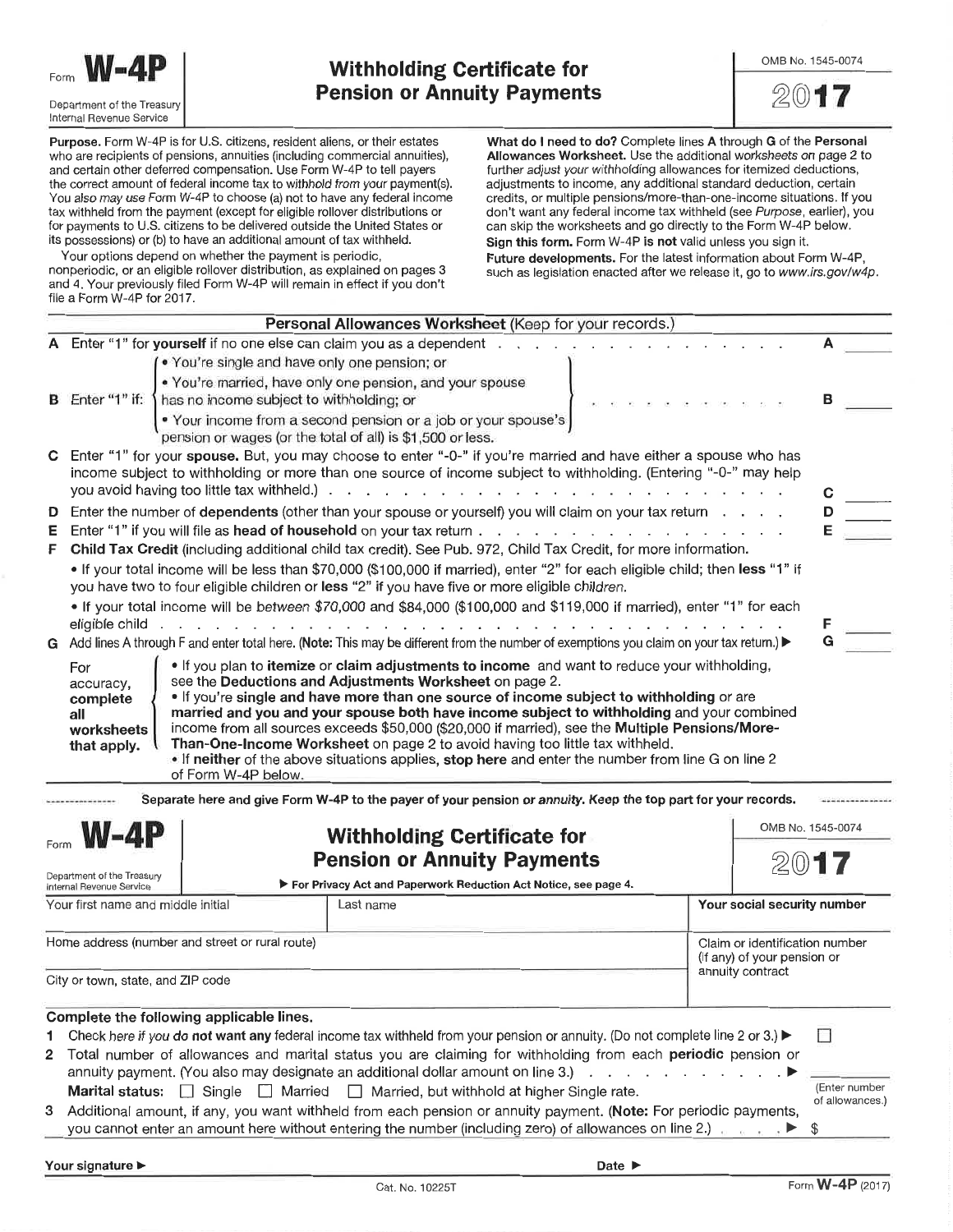| Page 2<br>Form W-4P (2017)                                                                                                                                                                                      |                                                                                                                                                                                                                                                                                                                                                                                                                                   |                              |                                                    |                          |                                                                                                                                                                                                                                                                                                                    |                                          |                                                     |                                 |                          |
|-----------------------------------------------------------------------------------------------------------------------------------------------------------------------------------------------------------------|-----------------------------------------------------------------------------------------------------------------------------------------------------------------------------------------------------------------------------------------------------------------------------------------------------------------------------------------------------------------------------------------------------------------------------------|------------------------------|----------------------------------------------------|--------------------------|--------------------------------------------------------------------------------------------------------------------------------------------------------------------------------------------------------------------------------------------------------------------------------------------------------------------|------------------------------------------|-----------------------------------------------------|---------------------------------|--------------------------|
| <b>Deductions and Adjustments Worksheet</b>                                                                                                                                                                     |                                                                                                                                                                                                                                                                                                                                                                                                                                   |                              |                                                    |                          |                                                                                                                                                                                                                                                                                                                    |                                          |                                                     |                                 |                          |
| Note: Use this worksheet only if you plan to itemize deductions or claim certain credits or adjustments to income.                                                                                              |                                                                                                                                                                                                                                                                                                                                                                                                                                   |                              |                                                    |                          |                                                                                                                                                                                                                                                                                                                    |                                          |                                                     |                                 |                          |
|                                                                                                                                                                                                                 | Enter an estimate of your 2017 itemized deductions. These include qualifying home mortgage interest,<br>charitable contributions, state and local taxes, medical expenses in excess of 10% of your income, and<br>miscellaneous deductions. For 2017, you may have to reduce your itemized deductions if your income<br>is over \$313,800 and you're married filing jointly or you're a qualifying widow(er); \$287,650 if you're |                              |                                                    |                          |                                                                                                                                                                                                                                                                                                                    |                                          |                                                     |                                 |                          |
|                                                                                                                                                                                                                 | head of household; \$261,500 if you're single, not head of household and not a qualifying widow(er); or<br>-\$<br>1.<br>\$156,900 if you're married filing separately. See Pub. 505 for details<br>\$12,700 if married filing jointly or qualifying widow(er)                                                                                                                                                                     |                              |                                                    |                          |                                                                                                                                                                                                                                                                                                                    |                                          |                                                     |                                 |                          |
| 2                                                                                                                                                                                                               | Enter:                                                                                                                                                                                                                                                                                                                                                                                                                            | \$9,350 if head of household | \$6,350 if single or married filing separately     |                          |                                                                                                                                                                                                                                                                                                                    |                                          |                                                     | $2 \text{ } $$                  |                          |
|                                                                                                                                                                                                                 |                                                                                                                                                                                                                                                                                                                                                                                                                                   |                              |                                                    |                          | Subtract line 2 from line 1. If zero or less, enter "-0-"                                                                                                                                                                                                                                                          |                                          |                                                     | 3 <sup>3</sup>                  |                          |
| 4                                                                                                                                                                                                               | Pub. 505)                                                                                                                                                                                                                                                                                                                                                                                                                         |                              | and a state of the state                           |                          | Enter an estimate of your 2017 adjustments to income and any additional standard deduction (see                                                                                                                                                                                                                    |                                          |                                                     | $\boldsymbol{\mathsf{\$}}$<br>4 |                          |
| 5.                                                                                                                                                                                                              |                                                                                                                                                                                                                                                                                                                                                                                                                                   |                              |                                                    |                          | Add lines 3 and 4 and enter the total. (Include any credit amounts from the Converting Credits to                                                                                                                                                                                                                  |                                          |                                                     |                                 |                          |
|                                                                                                                                                                                                                 |                                                                                                                                                                                                                                                                                                                                                                                                                                   |                              |                                                    |                          | Withholding Allowances for 2017 Form W-4 worksheet in Pub. 505.)                                                                                                                                                                                                                                                   |                                          |                                                     | \$<br>5                         |                          |
| 6                                                                                                                                                                                                               |                                                                                                                                                                                                                                                                                                                                                                                                                                   |                              |                                                    |                          | Enter an estimate of your 2017 income not subject to withholding (such as dividends or interest)                                                                                                                                                                                                                   |                                          |                                                     | \$<br>6                         |                          |
| 7                                                                                                                                                                                                               |                                                                                                                                                                                                                                                                                                                                                                                                                                   |                              |                                                    |                          |                                                                                                                                                                                                                                                                                                                    |                                          |                                                     | $\overline{\mathcal{L}}$<br>7   |                          |
| 8                                                                                                                                                                                                               |                                                                                                                                                                                                                                                                                                                                                                                                                                   |                              |                                                    |                          | <b>Divide</b> the amount on line 7 by \$4,050 and enter the result here. Drop any fraction $\ldots$                                                                                                                                                                                                                |                                          |                                                     | 8                               |                          |
| 9                                                                                                                                                                                                               |                                                                                                                                                                                                                                                                                                                                                                                                                                   |                              |                                                    |                          | Enter the number from the Personal Allowances Worksheet, line G, page 1                                                                                                                                                                                                                                            |                                          |                                                     | 9                               |                          |
| 10                                                                                                                                                                                                              |                                                                                                                                                                                                                                                                                                                                                                                                                                   |                              |                                                    |                          | Add lines 8 and 9 and enter the total here. If you use the Multiple Pensions/More-Than-One-Income                                                                                                                                                                                                                  |                                          |                                                     |                                 |                          |
|                                                                                                                                                                                                                 |                                                                                                                                                                                                                                                                                                                                                                                                                                   |                              |                                                    |                          | Worksheet, also enter this total on line 1 below. Otherwise, stop here and enter this total on Form                                                                                                                                                                                                                |                                          |                                                     |                                 |                          |
|                                                                                                                                                                                                                 |                                                                                                                                                                                                                                                                                                                                                                                                                                   |                              |                                                    |                          | W-4P, line 2, page 1 $\ldots$ $\ldots$ $\ldots$ $\ldots$ $\ldots$ $\ldots$ $\ldots$ $\ldots$ $\ldots$ $\ldots$ $\ldots$ $\ldots$                                                                                                                                                                                   |                                          |                                                     | 10                              |                          |
|                                                                                                                                                                                                                 |                                                                                                                                                                                                                                                                                                                                                                                                                                   |                              |                                                    |                          | Multiple Pensions/More-Than-One-Income Worksheet                                                                                                                                                                                                                                                                   |                                          |                                                     |                                 |                          |
|                                                                                                                                                                                                                 |                                                                                                                                                                                                                                                                                                                                                                                                                                   |                              |                                                    |                          | Note: Complete only if the instructions under line G, page 1, direct you here. This applies if you (and your spouse if married filing jointly) have more than<br>one source of income subject to withholding (such as more than one pension, or a pension and a job, or you have a pension and your spouse works). |                                          |                                                     |                                 |                          |
|                                                                                                                                                                                                                 |                                                                                                                                                                                                                                                                                                                                                                                                                                   |                              | Adjustments Worksheet)                             |                          | Enter the number from line G, page 1 (or from line 10 above if you used the Deductions and                                                                                                                                                                                                                         |                                          |                                                     |                                 |                          |
|                                                                                                                                                                                                                 |                                                                                                                                                                                                                                                                                                                                                                                                                                   |                              |                                                    |                          | 2 Find the number in Table 1 below that applies to the LOWEST paying pension or job and enter it here.                                                                                                                                                                                                             |                                          |                                                     |                                 |                          |
|                                                                                                                                                                                                                 |                                                                                                                                                                                                                                                                                                                                                                                                                                   |                              |                                                    |                          | However, if you're married filing jointly and the amount from the highest paying pension or job is                                                                                                                                                                                                                 |                                          |                                                     |                                 |                          |
|                                                                                                                                                                                                                 |                                                                                                                                                                                                                                                                                                                                                                                                                                   |                              |                                                    |                          |                                                                                                                                                                                                                                                                                                                    |                                          |                                                     | 2                               |                          |
|                                                                                                                                                                                                                 |                                                                                                                                                                                                                                                                                                                                                                                                                                   |                              |                                                    |                          | 3 If line 1 is more than or equal to line 2, subtract line 2 from line 1. Enter the result here (if zero, enter<br>"-0-") and on Form W-4P, line 2, page 1. Do not use the rest of this worksheet                                                                                                                  | and a state of the state of the state of |                                                     |                                 |                          |
|                                                                                                                                                                                                                 | Note: If line 1 is less than line 2, enter "-0-" on Form W-4P, line 2, page 1. Complete lines 4 through 9 below to figure the additional                                                                                                                                                                                                                                                                                          |                              |                                                    |                          |                                                                                                                                                                                                                                                                                                                    |                                          |                                                     |                                 |                          |
| withholding amount necessary to avoid a year-end tax bill.                                                                                                                                                      |                                                                                                                                                                                                                                                                                                                                                                                                                                   |                              |                                                    |                          |                                                                                                                                                                                                                                                                                                                    |                                          |                                                     |                                 |                          |
|                                                                                                                                                                                                                 | 4 Enter the number from line 2 of this worksheet<br>$\sim$                                                                                                                                                                                                                                                                                                                                                                        |                              |                                                    |                          |                                                                                                                                                                                                                                                                                                                    |                                          |                                                     |                                 |                          |
| 5                                                                                                                                                                                                               | Enter the number from line 1 of this worksheet<br>5                                                                                                                                                                                                                                                                                                                                                                               |                              |                                                    |                          |                                                                                                                                                                                                                                                                                                                    |                                          |                                                     |                                 |                          |
| 6<br>Subtract line 5 from line 4.<br>and the state<br>6                                                                                                                                                         |                                                                                                                                                                                                                                                                                                                                                                                                                                   |                              |                                                    |                          |                                                                                                                                                                                                                                                                                                                    |                                          |                                                     |                                 |                          |
| 7<br>\$<br>Find the amount in Table 2 below that applies to the HIGHEST paying pension or job and enter it here<br>7                                                                                            |                                                                                                                                                                                                                                                                                                                                                                                                                                   |                              |                                                    |                          |                                                                                                                                                                                                                                                                                                                    |                                          |                                                     |                                 |                          |
| $\sqrt{3}$<br>8<br>Multiply line 7 by line 6 and enter the result here. This is the additional annual withholding needed.<br>8                                                                                  |                                                                                                                                                                                                                                                                                                                                                                                                                                   |                              |                                                    |                          |                                                                                                                                                                                                                                                                                                                    |                                          |                                                     |                                 |                          |
| Divide line 8 by the number of pay periods remaining in 2017. For example, divide by 12 if you're paid<br>9                                                                                                     |                                                                                                                                                                                                                                                                                                                                                                                                                                   |                              |                                                    |                          |                                                                                                                                                                                                                                                                                                                    |                                          |                                                     |                                 |                          |
| every month and you complete this form in December 2016. Enter the result here and on Form W-4P,<br>line 3, page 1. This is the additional amount to be withheld from each payment<br>فالعراق والمتعاط المواطنة |                                                                                                                                                                                                                                                                                                                                                                                                                                   |                              |                                                    |                          |                                                                                                                                                                                                                                                                                                                    |                                          |                                                     |                                 |                          |
|                                                                                                                                                                                                                 | 9 <sup>°</sup><br><b>Table 2</b><br>Table 1                                                                                                                                                                                                                                                                                                                                                                                       |                              |                                                    |                          |                                                                                                                                                                                                                                                                                                                    |                                          |                                                     |                                 |                          |
|                                                                                                                                                                                                                 |                                                                                                                                                                                                                                                                                                                                                                                                                                   |                              | <b>All Others</b>                                  |                          | <b>Married Filing Jointly</b>                                                                                                                                                                                                                                                                                      |                                          |                                                     | <b>All Others</b>               |                          |
|                                                                                                                                                                                                                 | <b>Married Filing Jointly</b>                                                                                                                                                                                                                                                                                                                                                                                                     |                              |                                                    |                          |                                                                                                                                                                                                                                                                                                                    |                                          |                                                     |                                 |                          |
|                                                                                                                                                                                                                 | If wages from LOWEST<br>paying job or pension are-                                                                                                                                                                                                                                                                                                                                                                                | Enter on<br>line 2 above     | If wages from LOWEST<br>paying job or pension are- | Enter on<br>line 2 above | If wages from HIGHEST<br>paying job or pension are-                                                                                                                                                                                                                                                                | Enter on<br>line 7 above                 | If wages from HIGHEST<br>paying job or pension are- |                                 | Enter on<br>line 7 above |

| If wages from <b>LOWEST</b>                                                                                                                                                                                                                                                                                                                                                                                                  | Enter on                                                                 | If wages from LOWEST                                                                                                                                                                                                                                            | Enter on                                   | If wages from HIGHEST                                                                                                      | Enter on                                            | If wages from HIGHEST                                                                                         | Enter on                                  |
|------------------------------------------------------------------------------------------------------------------------------------------------------------------------------------------------------------------------------------------------------------------------------------------------------------------------------------------------------------------------------------------------------------------------------|--------------------------------------------------------------------------|-----------------------------------------------------------------------------------------------------------------------------------------------------------------------------------------------------------------------------------------------------------------|--------------------------------------------|----------------------------------------------------------------------------------------------------------------------------|-----------------------------------------------------|---------------------------------------------------------------------------------------------------------------|-------------------------------------------|
| paying job or pension are-                                                                                                                                                                                                                                                                                                                                                                                                   | line 2 above                                                             | paying job or pension are-                                                                                                                                                                                                                                      | line 2 above                               | paying job or pension are-                                                                                                 | line 7 above                                        | paying job or pension are-                                                                                    | line 7 above                              |
| \$0<br>\$7,000<br>$\overline{\phantom{a}}$<br>7,001<br>14,000<br>$\sim$<br>14,001<br>22,000<br>$\sim$<br>27,000<br>22,001<br>$\sim$<br>35,000<br>27,001<br>$\sim$<br>44,000<br>35,001<br>$\sim$<br>$44,001 -$<br>55,000<br>$55,001 -$<br>65,000<br>75.000<br>$65.001 -$<br>75,001 -<br>80,000<br>95.000<br>$80,001 -$<br>95,001 - 115,000<br>115,001 - 130,000<br>130,001 - 140,000<br>140,001 - 150,000<br>150.001 and over | 0<br>2<br>3<br>4<br>5<br>6<br>8<br>9<br>10<br>11<br>12<br>13<br>14<br>15 | \$8,000<br>\$0<br>$\sim$<br>8,001<br>16,000<br>$\sim$<br>26,000<br>$16,001 -$<br>$26,001 -$<br>34,000<br>44,000<br>$34.001 -$<br>$44.001 -$<br>70,000<br>85.000<br>$70,001 -$<br>85.001 - 110.000<br>110.001 - 125.000<br>125,001 - 140,000<br>140,001 and over | 0<br>2<br>3<br>4<br>5<br>6<br>8<br>9<br>10 | $-$ \$75,000<br>\$0<br>75,001 - 135,000<br>135.001 - 205.000<br>205.001 - 360.000<br>360,001 - 405,000<br>405,001 and over | \$610<br>1,010<br>1.130<br>340. ا<br>1,420<br>1,600 | $-$ \$38,000<br>\$0<br>38,001<br>$-85,000$<br>85,001<br>- 185,000<br>185.001<br>- 400,000<br>400,001 and over | \$610<br>1,010<br>1,130<br>1,340<br>1,600 |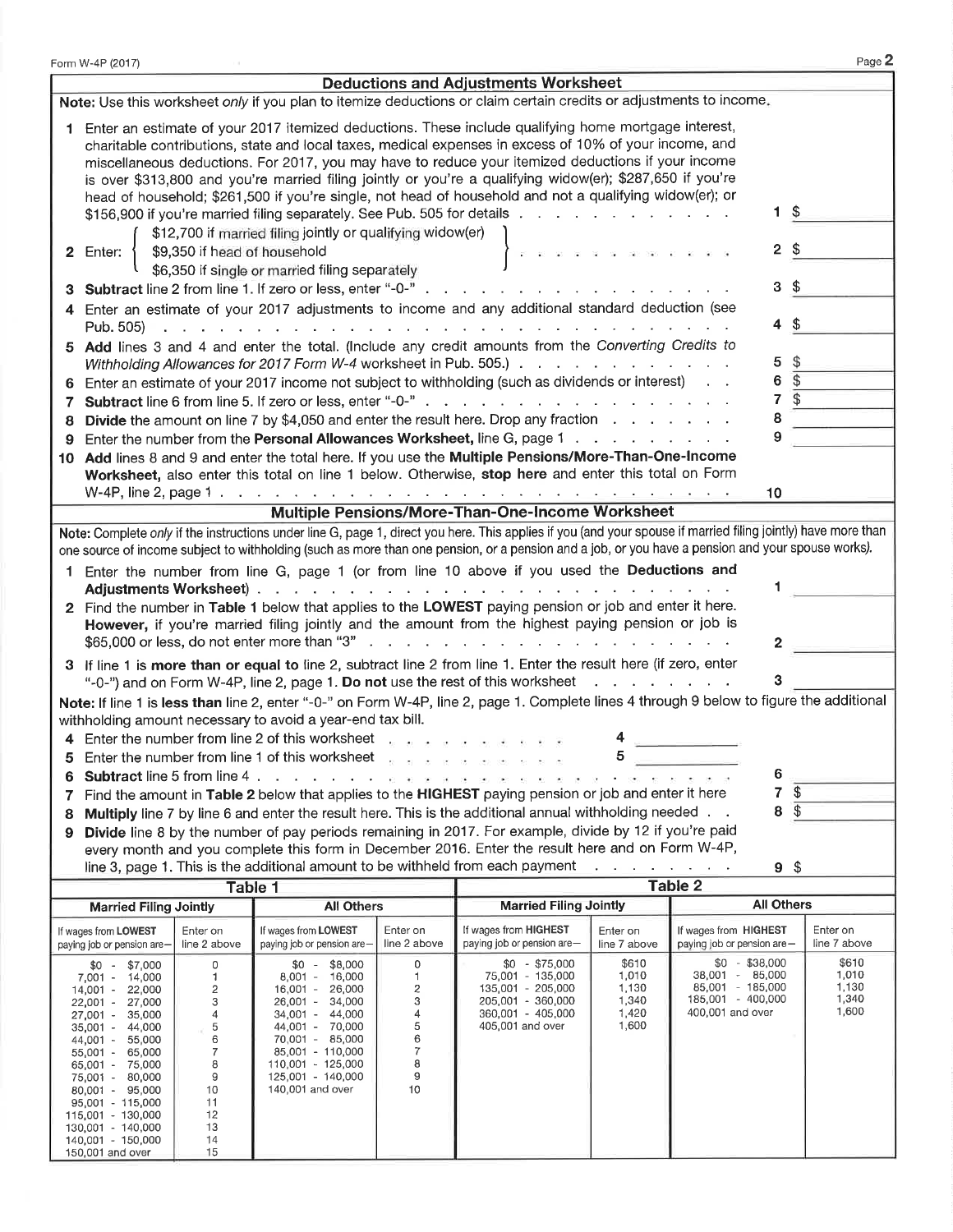payments.

#### **Additional Instructions**

Section references are to the Internal Revenue Code.

When should I complete the form? Complete Form W-4P and give it to the payer as soon as possible. Get Pub. 505, Tax Withholding and Estimated Tax, to see how the dollar amount you're having withheld compares to your projected total federal income tax for 2017. You also may use the IRS Withholding Calculator at www.irs.gov/individuals for help in determining how many withholding allowances to claim on your Form W-4P.

Multiple pensions/more-than-one-income. To figure the number of allowances that you may claim, combine allowances and income subject to withholding from all sources on one worksheet. You may file a Form W-4P with each pension payer, but don't claim the same allowances more than once. Your withholding usually will be most accurate when all allowances are claimed on the Form W-4P for the highest source of income subject to withholding and zero allowances are claimed on the others.

Other income. If you have a large amount of income from other sources not subject to withholding (such as interest, dividends, or capital gains), consider making estimated tax payments using Form 1040-ES, Estimated Tax for Individuals. Get Form 1040-ES and Pub. 505 at www.irs.gov/formspubs.

If you have income from wages, see Pub. 505 to find out if you should adjust your withholding on Form W-4 or Form W-4P. Note: Social security and railroad retirement payments may be includible in income. See Form W-4V, Voluntary Withholding Request, for information on voluntary withholding from these

#### **Withholding From Pensions and Annuities**

Generally, federal income tax withholding applies to the taxable part of payments made from pension, profit-sharing, stock bonus, annuity, and certain deferred compensation plans; from individual retirement arrangements (IRAs); and from commercial annuities. The method and rate of withholding depend on (a) the kind of payment you receive; (b) whether the payments are to be delivered outside the United States or its possessions; and (c) whether the recipient is a nonresident alien individual, a nonresident alien beneficiary, or a foreign estate. Qualified distributions from a Roth IRA are nontaxable and, therefore, not subject to withholding. See page 4 for special withholding rules that apply to payments to be delivered outside the United States and payments to foreign persons.

Because your tax situation may change from year to year, you may want to refigure your withholding each year. You can change the amount to be withheld by using lines 2 and 3 of Form W-4P.

Choosing not to have income tax withheld. You (or in the event of death, your beneficiary or estate) can choose not to have federal income tax withheld from your payments by using line 1 of Form W-4P. For an estate, the election to have no income tax withheld may be made by the executor or personal representative of the decedent. Enter the estate's employer identification number (EIN) in the area reserved for "Your social security number" on Form W-4P.

You may not make this choice for eligible rollover distributions. See Eligible rollover distribution-20% withholding on page 4.

Caution: There are penalties for not paying enough federal income tax during the year, either through withholding or estimated tax payments. New retirees, especially, should see Pub. 505. It explains your estimated tax requirements and describes penalties in detail. You may be able to avoid quarterly estimated tax payments by having enough tax withheld from your pension or annuity using Form W-4P.

Periodic payments. Withholding from periodic payments of a pension or annuity is figured in the same manner as withholding from wages. Periodic payments are made in installments at regular intervals over a period of more than 1 year. They may be paid annually, quarterly, monthly, etc.

If you want federal income tax to be withheld, you must designate the number of withholding allowances on line 2 of Form W-4P and indicate your marital status by checking the appropriate box. Under current law, you can't designate a specific dollar amount to be withheld. However, you can designate an additional amount to be withheld on line 3.

If you don't want any federal income tax withheld from your periodic payments, check the box on line 1 of Form W-4P and submit the form to your payer. However, see Payments to Foreign Persons and Payments To Be Delivered Outside the United States on page 4.

Caution: If you don't submit Form W-4P to your payer, the payer must withhold on periodic payments as if you're married claiming three withholding allowances. Generally, this means that tax will be withheld if your pension or annuity is at least \$1,720 a month.

If you submit a Form W-4P that doesn't contain your correct social security number (SSN), the payer must withhold as if you're single claiming zero withholding allowances even if you checked the box on line 1 to have no federal income tax withheld.

There are some kinds of periodic payments for which you can't use Form W-4P because they're already defined as wages subject to federal income tax withholding. These payments include retirement pay for service in the U.S. Armed Forces and payments from certain nonqualified deferred compensation plans and deferred compensation plans described in section 457 of tax-exempt organizations. Your payer should be able to tell you whether Form W-4P applies.

For periodic payments, your Form W-4P stays in effect until vou change or revoke it. Your payer must notify you each year of your right to choose not to have federal income tax withheld (if permitted) or to change your choice.

Nonperiodic payments-10% withholding. Your payer must withhold at a flat 10% rate from nonperiodic payments (but see Eligible rollover distribution-20% withholding on page 4) unless you choose not to have federal income tax withheld. Distributions from an IRA that are payable on demand are treated as nonperiodic payments. You can choose not to have federal income tax withheld from a nonperiodic payment (if permitted) by submitting Form W-4P (containing your correct SSN) to your payer and checking the box on line 1. However, see Payments to Foreign Persons and Payments To Be Delivered Outside the United States on page 4. Generally, your choice not to have federal income tax withheld will apply to any later payment from the same plan. You can't use line 2 for nonperiodic payments. But you may use line 3 to specify an additional amount that you want withheld.

Caution: If you submit a Form W-4P that doesn't contain your correct SSN, the payer can't honor your request not to have income tax withheld and must withhold 10% of the payment for federal income tax.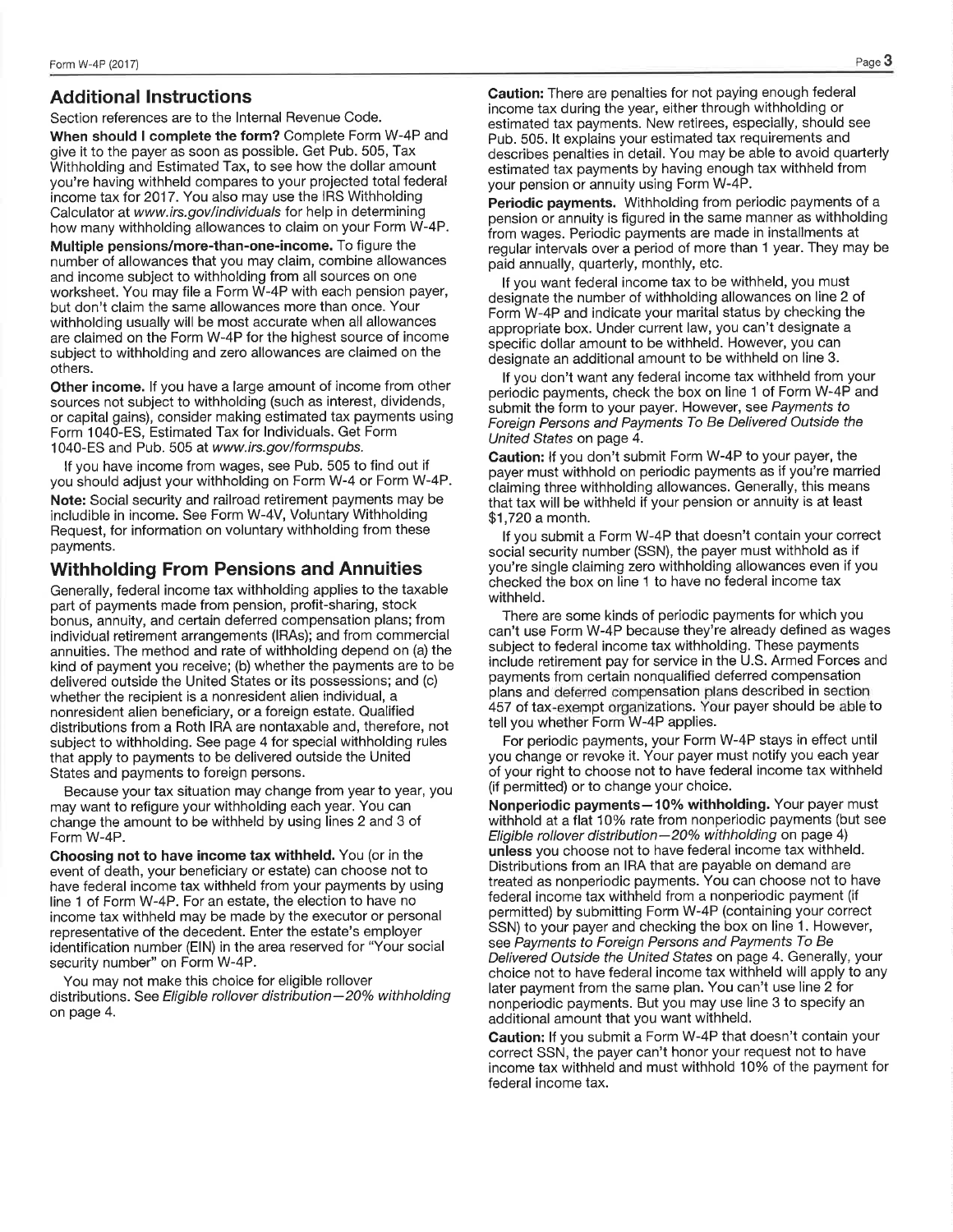Eligible rollover distribution-20% withholding. Distributions you receive from qualified pension or annuity plans (for example, 401(k) pension plans and section 457(b) plans maintained by a governmental emplover) or tax-sheltered annuities that are eligible to be rolled over tax free to an IRA or qualified plan are subject to a flat 20% federal withholding rate. The 20% withholding rate is required, and you can't choose not to have income tax withheld from eligible rollover distributions. Don't give Form W-4P to your payer unless you want an additional amount withheld. Then, complete line 3 of Form W-4P and submit the form to your payer.

Note: The payer won't withhold federal income tax if the entire distribution is transferred by the plan administrator in a direct rollover to a traditional IRA or another eligible retirement plan (if allowed by the plan), such as a qualified pension plan, governmental section 457(b) plan, section 403(b) contract, or tax-sheltered annuity.

Distributions that are (a) required by law, (b) one of a specified series of equal payments, or (c) qualifying "hardship" distributions are not "eligible rollover distributions" and aren't subject to the mandatory 20% federal income tax withholding. See Pub. 505 for details. See also Nonperiodic payments-10% withholding on page 3.

Tax relief for victims of terrorist attacks. For tax years ending after September 10, 2001, disability payments for injuries incurred as a direct result of a terrorist attack directed against the United States (or its allies), whether outside or within the United States, aren't included in income. You may check the box on line 1 of Form W-4P and submit the form to your payer to have no federal income tax withheld from these disability payments. However, you must include in your income any amounts that you received or you would've received in retirement had you not become disabled as a result of a terrorist attack. See Pub. 3920, Tax Relief for Victims of Terrorist Attacks, for more details.

#### **Changing Your "No Withholding" Choice**

Periodic payments. If you previously chose not to have federal income tax withheld and you now want withholding, complete another Form W-4P and submit it to your payer. If you want federal income tax withheld at the rate set by law (married with three allowances), write "Revoked" next to the checkbox on line 1 of the form. If you want tax withheld at any different rate, complete line 2 on the form.

Nonperiodic payments. If you previously chose not to have federal income tax withheld and you now want withholding, write "Revoked" next to the checkbox on line 1 and submit Form W-4P to your payer.

### **Payments to Foreign Persons and Payments** To Be Delivered Outside the United States

Unless you're a nonresident alien, withholding (in the manner described above) is required on any periodic or nonperiodic payments that are to be delivered to you outside the United States or its possessions. You can't choose not to have federal income tax withheld on line 1 of Form W-4P. See Pub. 505 for details.

In the absence of a tax treaty exemption, nonresident aliens, nonresident alien beneficiaries, and foreign estates generally are subject to a 30% federal withholding tax under section 1441 on the taxable portion of a periodic or nonperiodic pension or annuity payment that is from U.S. sources. However, most tax treaties provide that private pensions and annuities are exempt from withholding and tax. Also, payments from certain pension plans are exempt from withholding even if no tax treaty applies. See Pub. 515, Withholding of Tax on Nonresident Aliens and Foreign Entities, and Pub. 519, U.S. Tax Guide for Aliens, for details. A foreign person should submit Form W-8BEN, Certificate of Foreign Status of Beneficial Owner for United States Tax Withholding, to the payer before receiving any payments. The Form W-8BEN must contain the foreign person's taxpayer identification number (TIN).

## **Statement of Federal Income Tax Withheld From Your Pension or Annuity**

By January 31 of next year, your payer will furnish a statement to you on Form 1099-R, Distributions From Pensions, Annuities, Retirement or Profit-Sharing Plans, IRAs, Insurance Contracts, etc., showing the total amount of your pension or annuity payments and the total federal income tax withheld during the year. If you're a foreign person who has provided your payer with Form W-8BEN, your payer instead will furnish a statement to you on Form 1042-S, Foreign Person's U.S. Source Income Subject to Withholding, by March 15 of next year.

### **Privacy Act and Paperwork Reduction Act Notice**

We ask for the information on this form to carry out the Internal Revenue laws of the United States. You are required to provide this information only if you want to (a) request federal income tax withholding from periodic pension or annuity payments based on your withholding allowances and marital status, (b) request additional federal income tax withholding from your pension or annuity, (c) choose not to have federal income tax withheld, when permitted, or (d) change or revoke a previous Form W-4P. To do any of the aforementioned, you are required by sections 3405(e) and 6109 and their regulations to provide the information requested on this form. Failure to provide this information may result in inaccurate withholding on your payment(s). Providing false or fraudulent information may subject you to penalties.

Routine uses of this information include giving it to the Department of Justice for civil and criminal litigation, and to cities, states, the District of Columbia, and U.S. commonwealths and possessions for use in administering their tax laws. We may also disclose this information to other countries under a tax treaty, to federal and state agencies to enforce federal nontax criminal laws, or to federal law enforcement and intelligence agencies to combat terrorism.

You are not required to provide the information requested on a form that is subject to the Paperwork Reduction Act unless the form displays a valid OMB control number. Books or records relating to a form or its instructions must be retained as long as their contents may become material in the administration of any Internal Revenue law. Generally, tax returns and return information are confidential, as required by section 6103.

The average time and expenses required to complete and file this form will vary depending on individual circumstances. For estimated averages, see the instructions for your income tax return.

If you have suggestions for making this form simpler, we would be happy to hear from you. See the instructions for your income tax return.